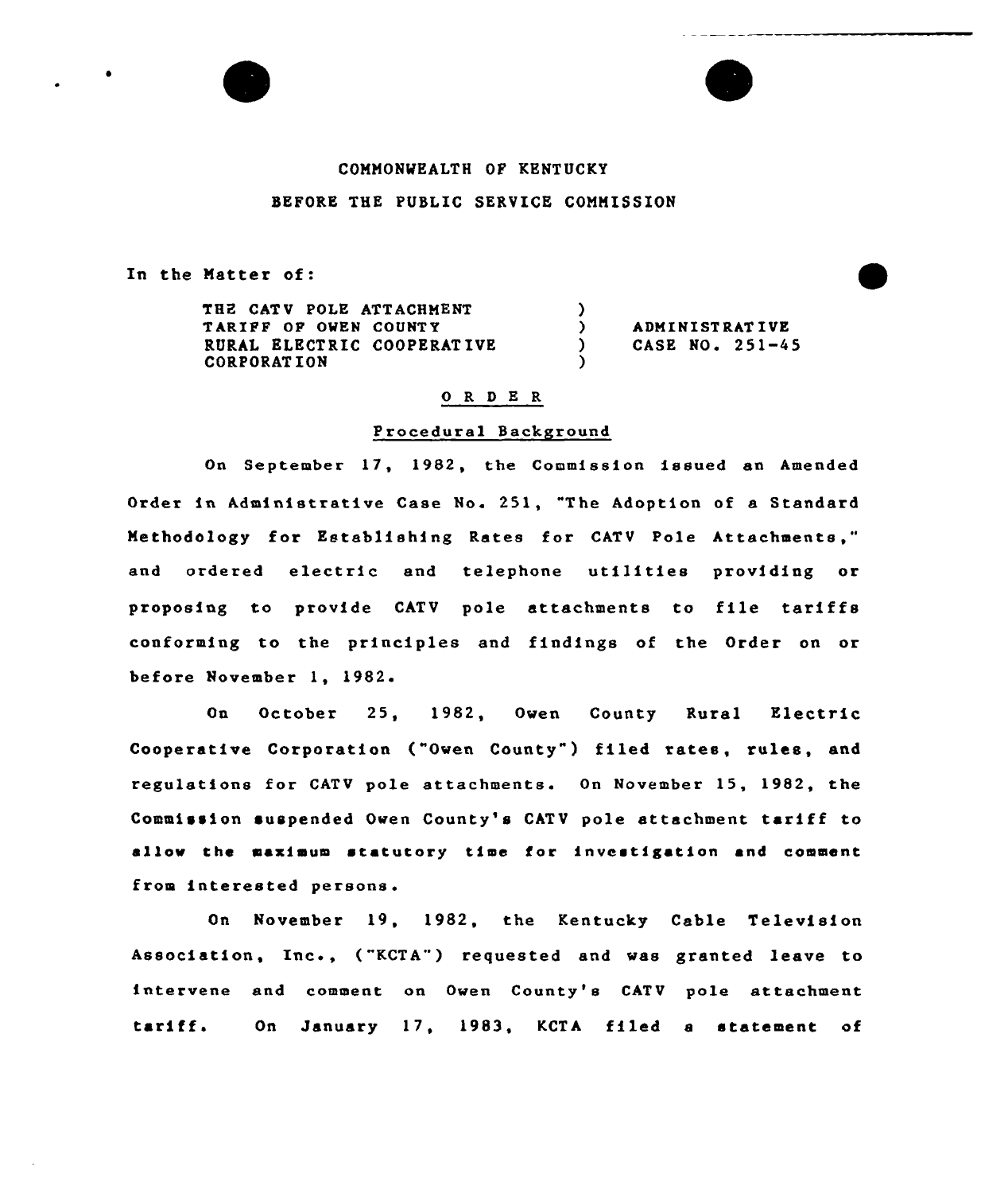objections to various CATV pole attachment tariffs, including those of Owen County.

On April 4, 1983, the Commission received an extension of time in which to consider Oven County's CATV pole attachment tariff.

## Findings

The Commission, having considered the evidence of record and being advised, ie of the opinion and finds that:

1. Owen County'e rules and regulstfone governing CATV pole attachments conform to the principles and findings of the Commission's Amended Order in Administrative Case No. 251, and would be approved, except for the following objections:

- (a) Billing: The late payment provision should be the same as that applied to other customers of Owen County.
- (b) KCTA objects to tariff provisions which disclaim liability for loss or damage resulting from Owen County's transfer of CATV facilities when the CATU operator hae not made the tranefere according to the specified timetable. This is a reasonable obgection, and Owen County should only disclaim lfabflity fn such instances for any consequential damages such as loss of service to CATV customers
- (c) KCTA objects to fndemnification and hold harmless provisions which require indemnity from the CATV operator even when Owen County is solely liable.

 $-2-$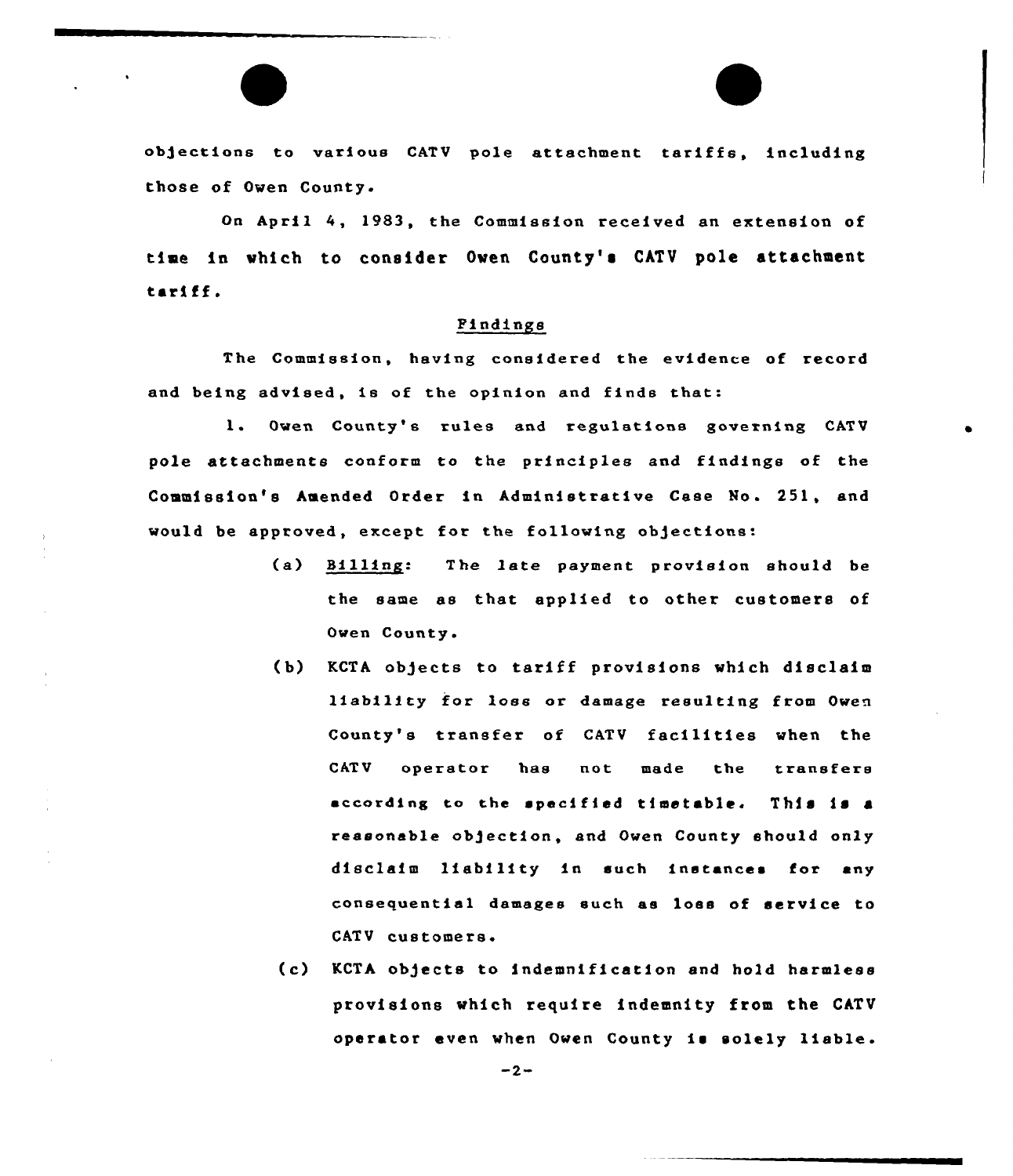This is a reasonable objection, and should be corrected in the tariff. Owen County may require indemnification and hold harmless provisions in cases of alleged sole or joint negligence by the CATV operator, but cannot require same merely because of the existence of CATV attachments and equipment on Owen County's poles.

(d) KCTA objects to lack of tariff provisions which would provide for reduction or lifting of bonding requirements after the CATV operator has prove to be a reliable customer. This is a reasonabl ob)ection. If <sup>a</sup> bond is furnished by the CATV operator to assure performance of required indemnity and hold harmless provisions, such bond should be in a form and amount reasonably calculated to cover the undertakings specified during the "make-ready" and construction phases of the CATV system's operation.

The amount of the bond may be reduced after the CATV operator has proven itself to be <sup>a</sup> reliable utility customer. Allowance of such reduction should not be unreasonably denied.

(e) KCTA objects to provisions disclaiming liability if the CATV operator is ever prevented from placing or maintaining attachments on Owen County's poles, or if CATV service is ever interrupted or television service interfered

 $-3-$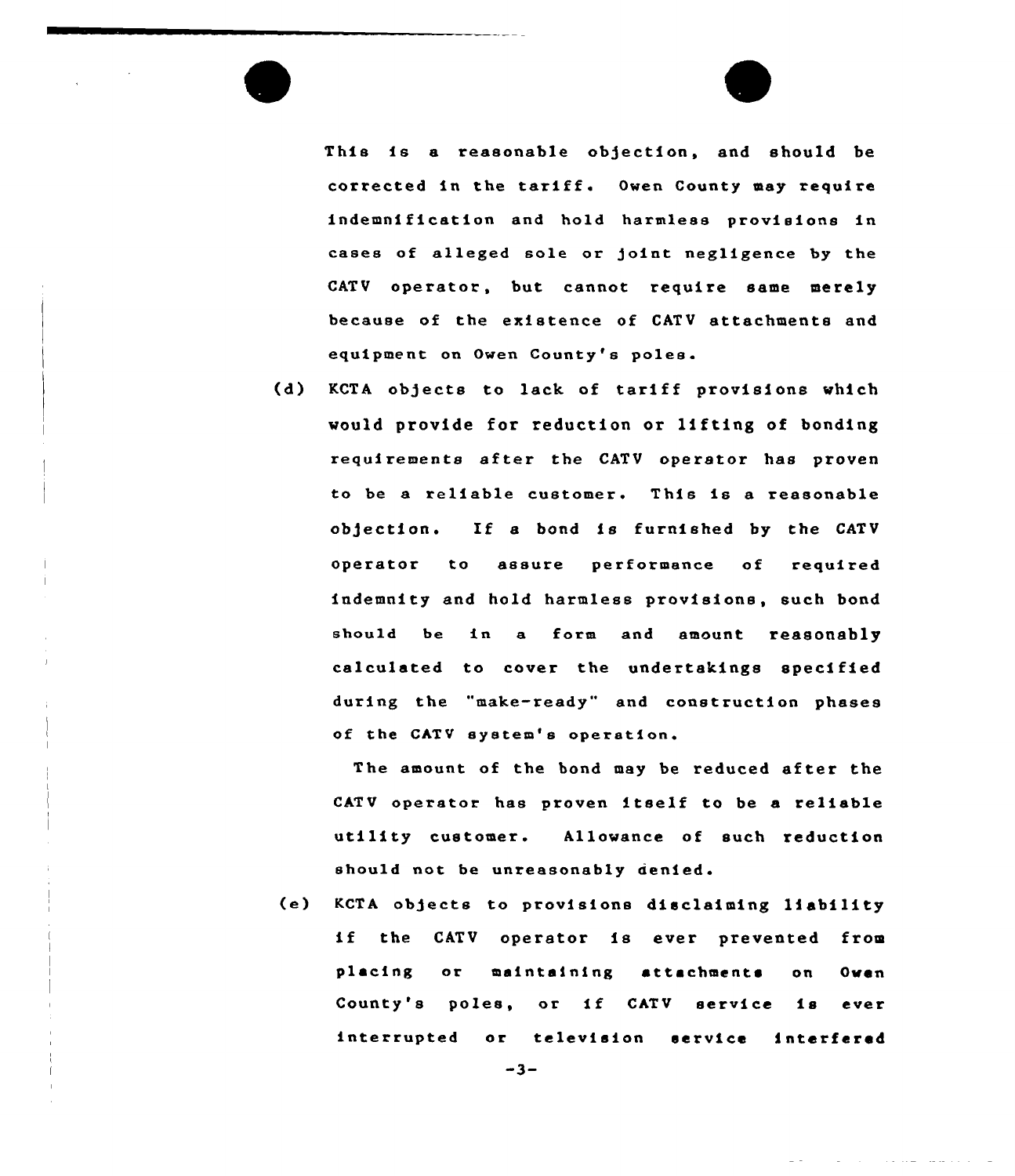with. This objection is reasonable, although Owen County may have tariff provisions disclaiming liability if the inability of the CATV operator to make attachments is not the fault of Owen County, as when municipal franchises or right-of-way must be acquired by the CATV operator prior to making pole attachments.

Similarly, Owen County may not require that it be held harmless when its own negligence results in damage to CATV linea and equipment or interference with GATV service, but may require that it be held harmless when such conditions are caused by situations beyond its control.

(f) KCTA ob)ects to provisions which require <sup>a</sup> penalty fee at double the normal rate for changes necessary to correct substandard installations by CATV operators. Specifically, KCTA states that while the Commission's Order in this matter authorizes double billing for substandard attachments, it makes no provision for substandard, but authorized installations.

This objection is unreasonable. While the CATV operator may obtain authorization to make attachments, this can in no way relieve the operator of the responsibility to insure that attachments are made in a safe manner which

 $-4-$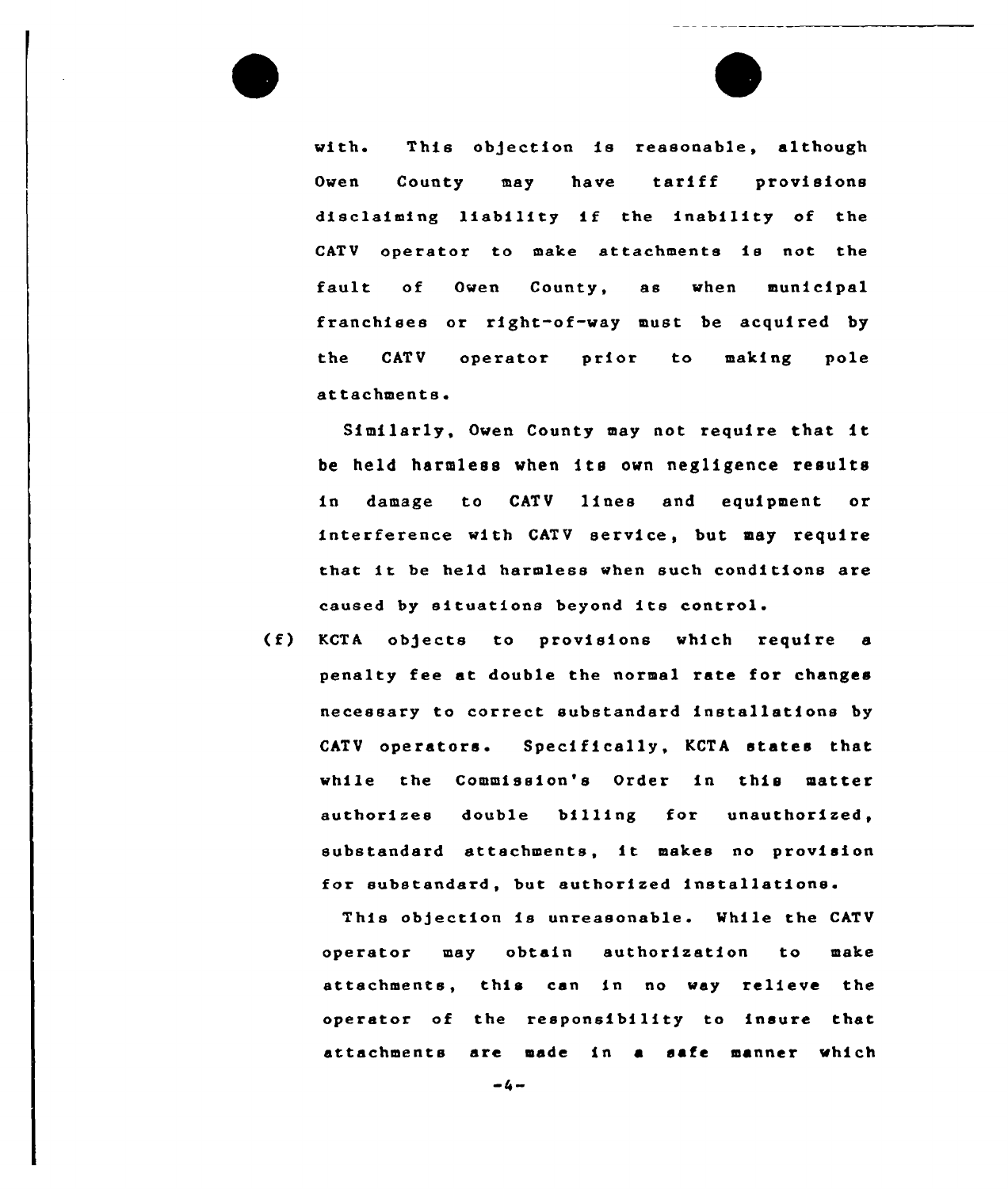adheres to applicable codes such as the National Electric Safety Code.

- (g) Abandonment by the Utility: Oven County's provision alloving the CATV operator only 48-hours' notice when it desires to abandon a pole is unreasonable. The CATV operator should be informed of such abandonment as soon as possible, but in any event should have at least 30-days' notice if no other pole is available or planned to be installed by Oven County.
- (h) Abandonment by the CATV Operator: Oven County's tariff provision requiring the CATV operator to pay rental for the then current year is unreasonable. Just as vith any other customer, the CATV operator can only be held responsible for rental for the then current month when the CATV operator abandons the pole.
- (i) Oven County's tariff proposes that it may terminate service to the CATV operator if the bill is not paid vithin <sup>20</sup> days of the mailing date. The tariff should be amended to conform to the Commission's regulations concerning discontinuance of service to electric customers.

2. Owen County should be allowed to substitute 1982 Annual Report information to adjust its annual carrying charge, if the information is available and filed vith the Commission

$$
-5-
$$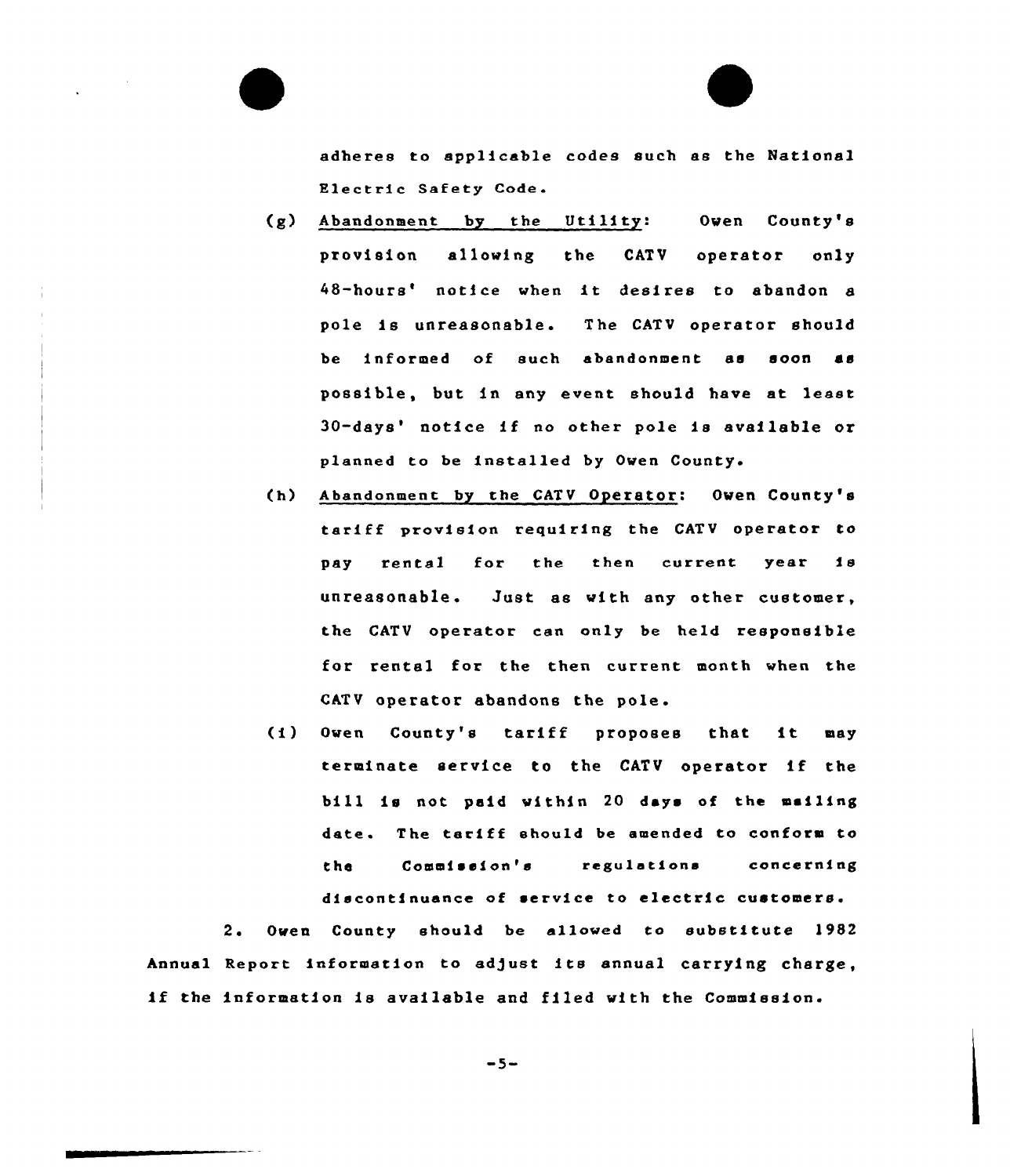3. Owen County's calculation of its annual carrying cost should be modified to exclude interest expense, as this is covered by the "cost of money" component, and to include customer accounts expense, customer service and information expense and all taxes other than income taxes.

KCTA ob)ected to Owen County's inclusion of 45-foot poles in the 2-user po1e cost and the limited supporting documentation provided for average pole costs. KCTA's ob)ection is reasonable. The average cost of <sup>a</sup> 2-user pole should be the weighted average cost of 35-foot and 40-foot poles, and for a 3-user pole, the weighted average cost of 40-foot and 45-foot poles. Owen County should provide detailed supporting documentation showing that its calculation of average pole costs conforms to this methodology.

#### ORDERS

IT IS THEREFORE ORDERED that Owen County's CATV pole attachment tariff filed with the Commission on October 25, 1982, be and it hereby is rejected

IT IS FURTHER ORDERED that Owen County shall file revised rates, rules, and regulatione governing CATV pole attachments with the Commission within 30 days from the date of this Order, and that the revised rates, rules and regulations shall conform to the findings of this Order.

IT IS FURTHER ORDERED that Owen County shall file detailed workpapers supporting its revised rates at the same time it files its revised rates, rules and regulations.

 $-6-$